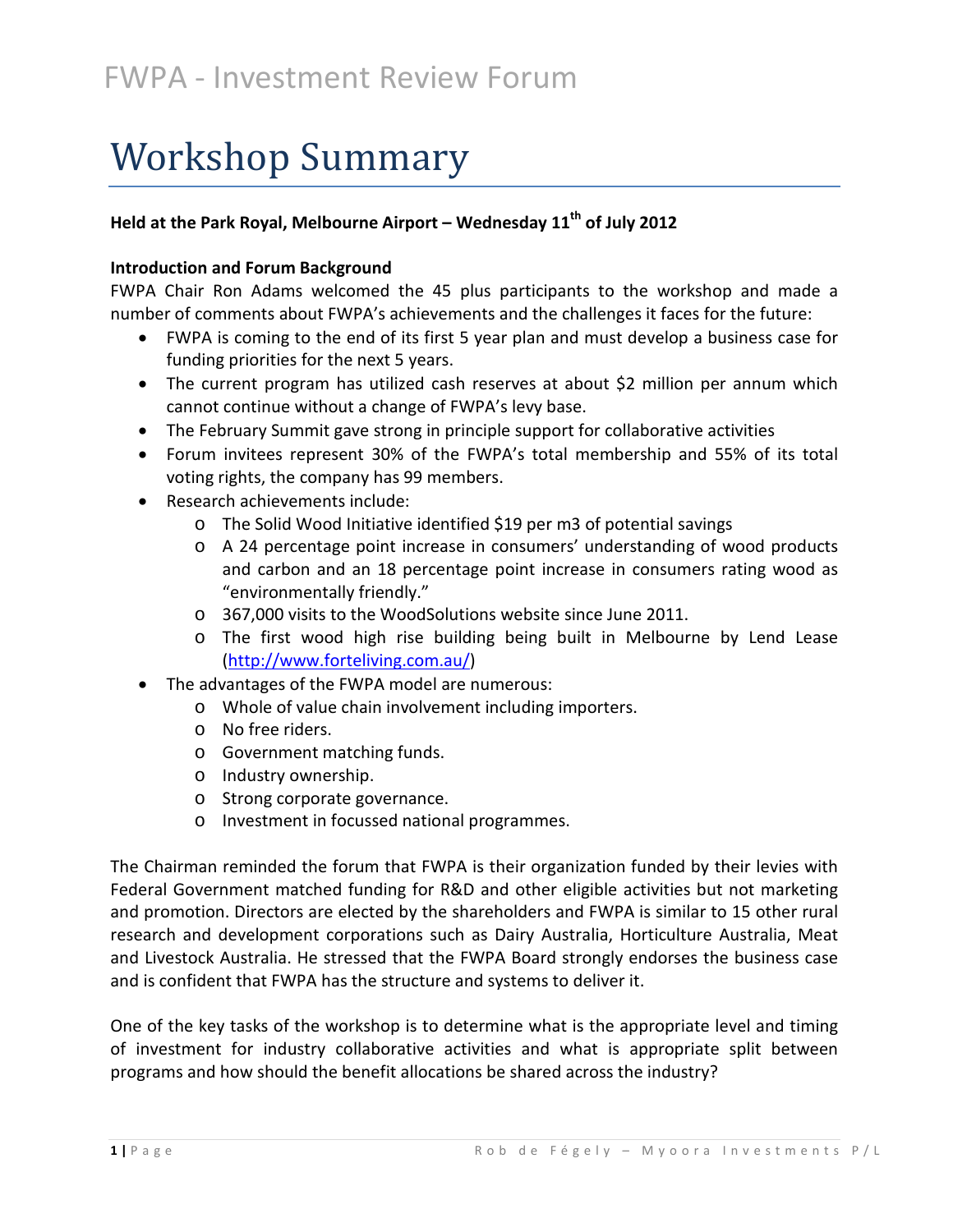#### **The Business Case for FWPA**

The Chairman introduced the Managing Director of FWPA Mr Ric Sinclair to provide an overview of the key factors of the Business Case including:

- The Business Case is based on deliberations from the February Summit.
- Programs have been structured under six key strategies.
- Outline of activities and performance measures.
- Potential return on investment has been quantified where possible.
- Implementation and staging issues discussed.
- Levies are a result of benefit allocations.
- There is always the "do nothing" option

The Managing Director reminded attendees of the Vision and Mission of FWPA which are:

*Vision* – The Vision of FWPA is to ensure that forest and wood products are the preferred, sustainable material that meets the Australian market needs.

*Mission* - The vision will be achieved through FWPA investing strategically in R&D, knowledge transfer, education and generic promotion to gain community support and market acceptance for forest and wood products.

#### **Current FWPA Program**

| <b>Activity</b>                         | \$ million |
|-----------------------------------------|------------|
| Generic Industry Promotion              | 3.9        |
| Research and Development                | 4.65       |
| <b>Technical Transfer and Education</b> | 1.17       |
| <b>Standards Co-ordination</b>          | 0.30       |
| Corporate Overhead                      | 1.40       |
| Total                                   | 11.41      |
| Funded by                               |            |
| <b>Industry Levies</b>                  | 4.80       |
| Government matching funds               | 4.35       |
| Difference (coming from FWPA reserves)  | $-2.2$     |

| The Industry Benefit Allocation   | %   |
|-----------------------------------|-----|
| Growers                           | 25  |
| Solid Wood Processors             | 48  |
| <b>Engineered Wood Processors</b> |     |
| Importers                         | 17  |
| Exporters                         |     |
| Pulp and Paper Industry           |     |
| Total                             | 100 |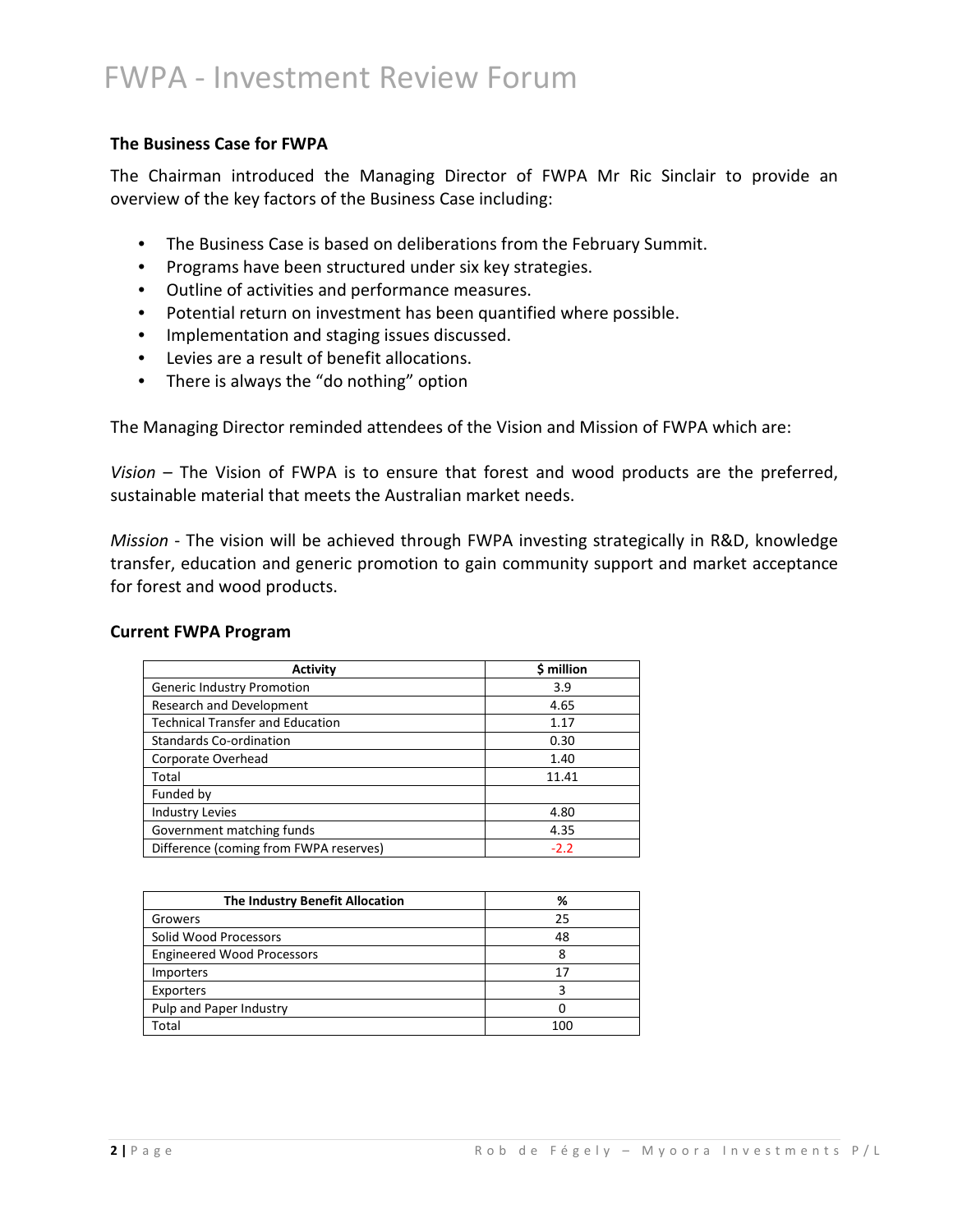The Managing Director compared the FWPA levies to those paid by other rural industries and found that where FWPA levies are generally less than 0.2% of end product selling price in other rural industries these are higher ranging from 0.49% to over 1% with some as high as 10%.

The Chairman then summarized what he hoped for the outcomes of the forum but recognized that there is a general lack of consumer confidence in the Australian economy and that the manufacturing sector is facing tough times and there is a profitability crisis in the forest sector.

He reiterated that what the Growers are looking for are:

- Increased sales per hectare
- Efficiency in Logistics
- Reduced risk over rotation
- Favourable outcomes in carbon constrained economy

Processors and Exporters would like:

- Increased fibre volume
- Improved processing cost
- Optimum fibre-market alignment

And generally the whole industry would like:

- Growing and predictable market
- Improved social licence
- Availability of skilled workforce

The Chairman concluded that collaborative and pre-competitive programs funded and initiated by FWPA will help achieve the desired future.

#### **The Forum**

The Chairman passed the management of the forum to Rob de Fégely who was introduced as the facilitator.

The forum was opened to questions and a number arose that included, how should FWPA be measured in terms Key Performance Indicators can it be shown in pure financial terms. Others commented that while the industry in a tough period at the moment this will change and the FWPA and Planet Ark relationship is gaining traction and it is very difficult to effectively turn it on and off without losing the gains. FWPA has made good progress and needs support to continue to invest but industry probably needs to consider and confirm what scale of investment it wants to make in FWPA.

#### **Forum Workshops**

Following the initial comments from the floor the forum participants divided into three workshop groups for Growers, processors including engineered wood products and importers.

*Growers* - Linda Sewell reported on the Growers discussion and suggested that were

1. Support levy increase to maintain existing programs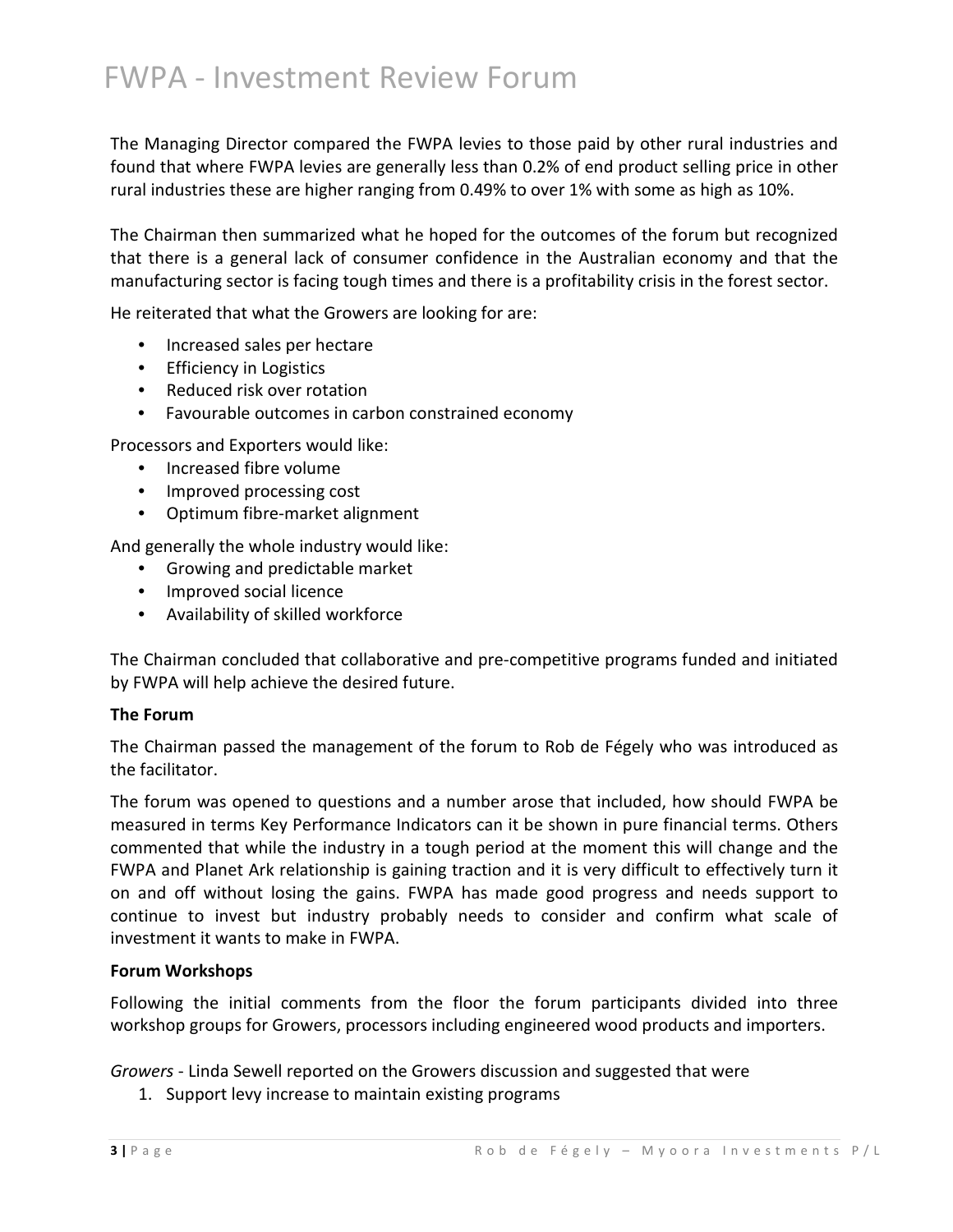- 2. Assess what the levy increases would need to be to achieve different aspects of the proposed business case
- 3. Sectors should meet to see whether an increase for that sector is appropriate.

*Processors (incl EWPAA)* - Doug Head spoke on behalf of the processors stating that they had an interesting but not productive discussion but commented that FWPA is transparent and have done well with not a lot.

Growing the market is what interested the group and this was common theme among many attendees.

Processors tend to be more interested in internal R&D in tough times so would prefer to hold levy expenditure on these programs until the market picks up.

To gain an indication of thinking about the business case proposal,

- 2 votes suggested decreasing the levies,
- 2 voted to hold at the Status Quo but increase with CPI,
- 1 voted to go forward with business case proposal but in a staged fashion and
- 3 voted to go forward now as proposed.

There appeared to be a feeling from the small or family owned companies to increase the levies and the larger corporates to oppose any increase.

*Importers* – Nils Koren suggested that they are interested in whole of market growth and do need to keep investing but there are divergent views among members of the industry.

There was discussion about how market programs should be measured but essentially want to keep going and investing.

One suggestion was to rank the projects to the dollars required and another attendee suggested that a do nothing option would take revenue away from FWPA and therefore R&D would be gutted.

*General comments* from the attendees included the following:

The industry needs a vision and other sectors do this well such as HIA (Housing Industry Association Ltd) whereas the forest industry only has bits of its total industry and market jigsaw. We as an industry need to decide if we want to get this whole picture or not.

Others suggested that it is dangerous to split the industry too far as FWPA is precompetitive and therefore difficult to easily divide responsibilities and benefits – need the industry to come together not more fragmentation. FWPA resulted from earlier work of the FWPRDC and refinement, not perfect but it has been improving the collaboration between sectors.

Other processors commented that they would be happy to put all there R&D money to marketing and promotion.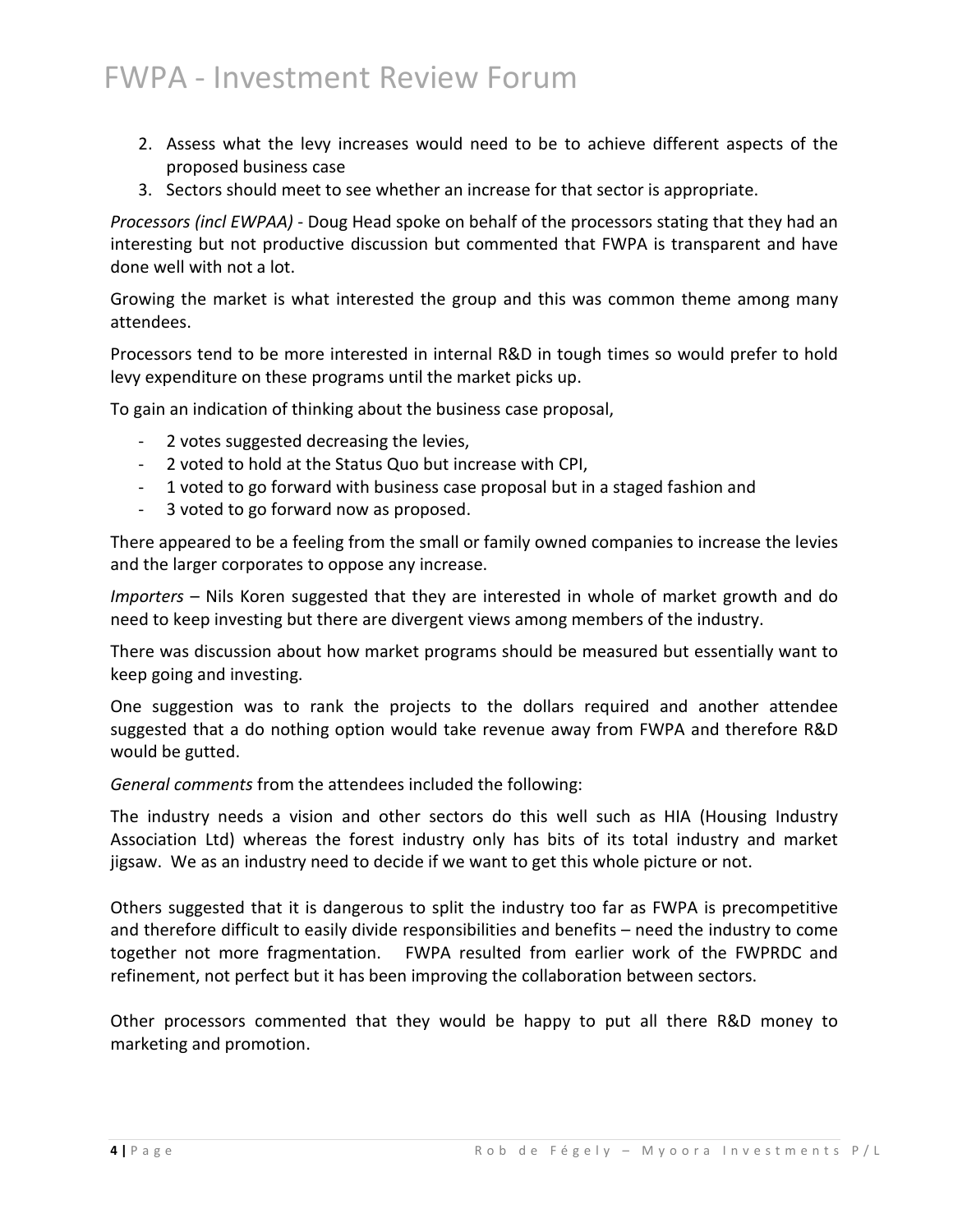One of the benefits of increasing the levies is that the industry has additional unallocated Commonwealth matching funds available. However in these uncertain times there is not guarantee that these funds will remain available for the industry in the future  $-$  it is potentially a case of use it or lose it!

Following lunch FWPA Independent (non-industry background) Director Mark Grey made the following comments or observations:

- The business case presented to the industry came from the high level of enthusiasm at the February Summit
- There appears to be a consensus " grow the market"
- No apparent dissent with the consumer campaign with "Planet Ark"
- Must bring the consumer with you and the FWPA campaign shining the light on what timber does.
- Influencing the specification market is very important and we should see this continue as it is very important to increase timber consumption.
- Importantly these programs take time to build and cannot stop and start without losing momentum or market presence – must be consistent.
- R&D corporations are all matched by Govt funds and we should not walk away from money that the Government is offering, particularly as our Universities, the CRC's, CSIRO and State forest and timber R&D are all declining.
- Must remove sector hats and put on collective industry hat.

Greg McCormack – (Chair – AFPA) commented that he concurred with the members sentiment and the increases to support the full business case are a big pill to swallow in the current environment. Therefore what is the way forward in the knowledge that there is a clear and conscious demand for FWPA and its programs but probably not to the scale outlined in the Business case.

He therefore proposed that the forum accept in principal that the levies be increased to cover the current FWPA programs (that is cover the current shortfall of \$2.0million) which will result in a very slight increase in levies. This should then be followed by various sector meetings to determine their comfort in terms of total levy and the levy split between the various business case programs

The facilitator put this to the meeting and while it was not unanimous it was a very clear majority.

It was noted that this vote does not bind the industry in any way but provides an indication of the willingness of the participants to proceed. Any change in levies will require a vote of all members.